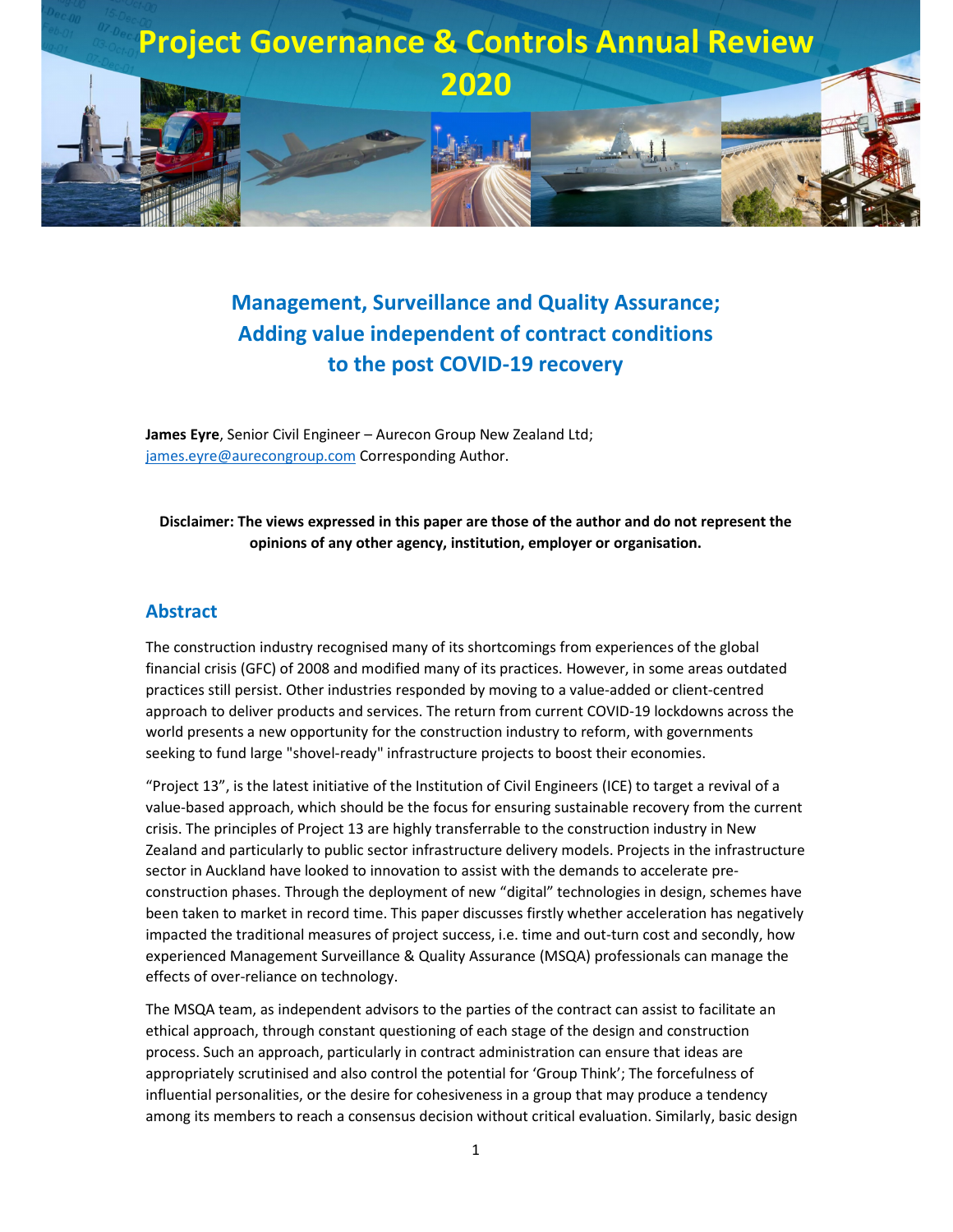flaws and construction methodology fundamentals can be overlooked when project resources are stretched and the protection afforded by an additional layer of oversight, to identify design, quality or construction errors, becomes vital.

This paper will investigate how the involvement of a dedicated MSQA team, over successive project phases, can assist to maintain continuity, consistency and comprehensive handover between project participants. Transitioning the same MSQA resource/s into construction supervision and the Engineer's Representative role, can be a key enabler to 'on time' and 'on budget' delivery of projects. Responsiveness to the complex and evolving contractual issues stemming from COVID-19 inactivity and the subsequent recovery efforts, may also be improved. Integrating this overall approach with a value-based procurement model will further strengthen an ability to efficiently address client inputs throughout the lifecycle of projects, irrespective of the chosen delivery model.

The paper will be organised in the following sections:

- Construction clients as drivers of productivity
- NZS3910:2013 and delivering better behaviours from project participants
- Risk allocation and its importance in post COVID-19 recovery efforts in New Zealand
- **Digitisation**

**Keywords**: Project 13, Risk Allocation, MSQA advisor, Group Think.

# **1. Introduction and literature review - Construction clients as drivers of productivity**

Research undertaken by the International Monetary Fund (IMF) has shown that increasing investment in infrastructure by a single percentage point of GDP increases the level of output by 0.4% in the same year and by 1.5% four years after (IMF (2014) World Economic Outlook: Legacies, Clouds, Uncertainties). Construction clients are considered as the major steering force for directing construction processes and results (Ryd, 2004). Single clients do not however have the leverage to change the practices of an industry. To change the industry, a national strategy is needed. The British government led transformation plan in the early 2000s resulted most significantly in industry benchmarking and endorsed project & program management processes. A redefined procurement process approach was also introduced in a bid to move from cost-based to value-based, yet resistance to change has persisted. The process in which client needs are translated into requirements, then drawings and specifications, has barely changed in several decades. This process has been succinctly analysed (Forgues, 2005); Potential reasons included poorly integrated delivery mechanisms & supply chains and the bureaucratic framework of professional practice. One conclusion was that incentives to improve have also stagnated, with procurement choices continuing to be based on the lowest bid, with innovation frequently considered as an additional risk and consequently disincentivised. Unfortunately, over fifteen years later, the situation arguably remains relatively unchanged.

The Institution of Civil Engineers (ICE) introduced 'Project 13' as a flagship initiative supported by the 2019 World Economic Forum's; Platform for Shaping the Future of Cities, Infrastructure and Urban Services. Traditionally "separating design from construction and breaking projects down into hundreds of sub-contracts we impede the flow of knowledge from the supply chain to the front end of the project where value is created, adding cost and uncertainty at every step along the way"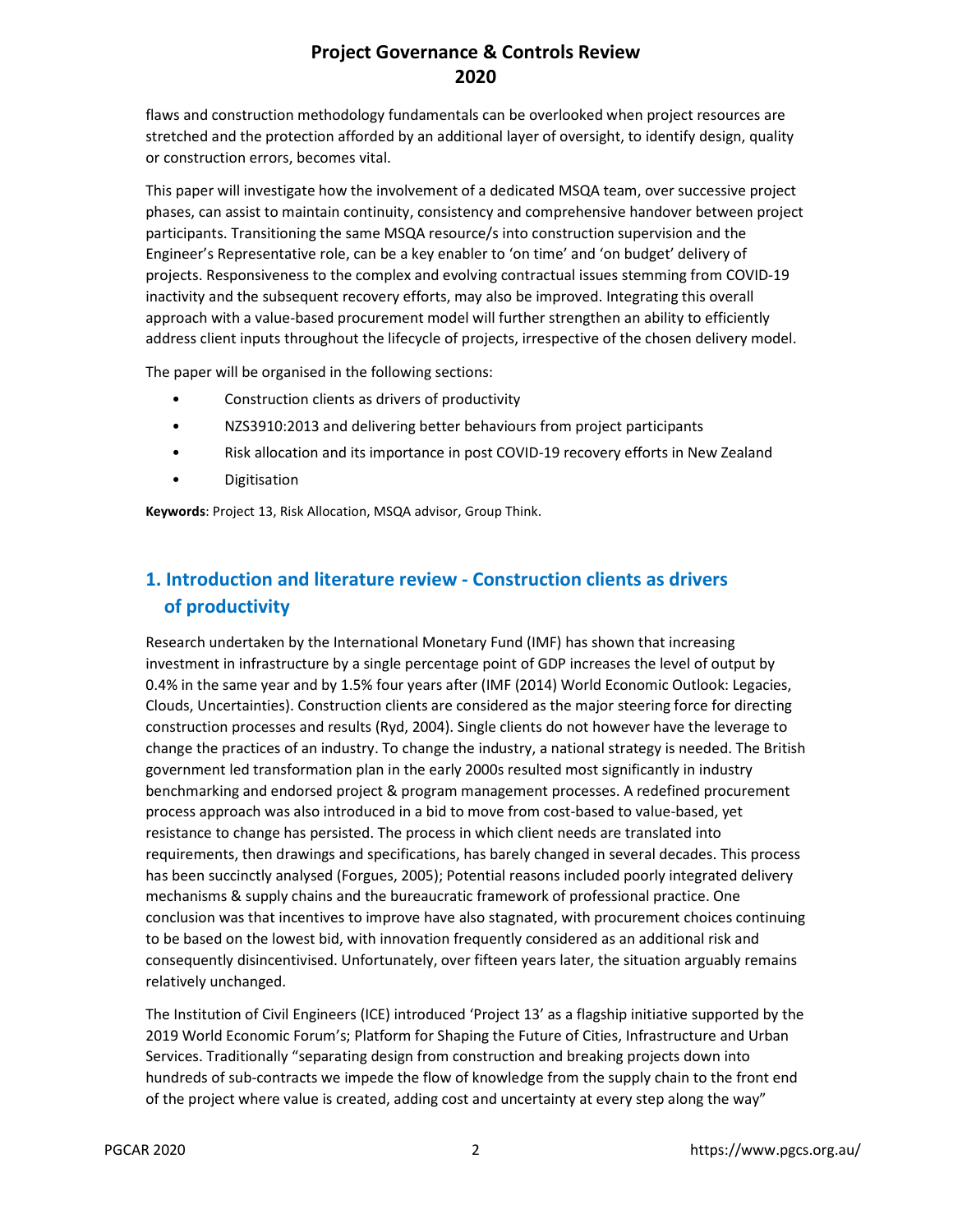(Project 13). The key shift required as part of Project 13 thinking, is the adoption of "Enterprise delivery models"; moving away from transactional, cost-driven procurement to the creation of value-driven, collaborative business to business partnerships collectively focused on integrating capabilities to deliver outcomes. Project 13 is an example of several programmes already being implemented internationally to address long-standing issues within the construction industry that will not have gone away in the wake of the COVID-19 pandemic.

Early client adopters of Project 13 are placing a greater emphasis on delivering better outcomes for their customers and accordingly selecting and integrating partners into high-performing teams with the right technical and behavioural capability to deliver. Post COVID-19 recovery efforts are only likely to heighten pressures on client resources and in-house expertise to clearly define desirable asset performance, for infrastructure to ultimately operate as a resilient and interconnected network of roads, railways and utilities. In the White Paper Covid-19 and the new normal for infrastructure systems – next steps, the ICE promotes the use of digitisation programmes to allow a better understanding of assets in use. The UK 'National Digital Twin' concept amongst others, has the potential to enable more effective collection, analysis and use of data to enhance infrastructure performance in the different economic scenarios that may occur following the end of the pandemic.

Multi-skilled MSQA advisors can be strategically engaged to assist to drive projects from conception to delivery more quickly. Accordingly, advisors will be required to be increasingly knowledgeable in construction technology, construction law, conditions of contract, contract administration, projectplanning systems and the psychology of negotiations. The demand for such skillsets will become more pronounced where the design of infrastructure conceivably also shifts focus, to respond to expectations for our infrastructure to provide more support for societal resilience and ensure wholelife benefits are spread as widely as possible.

#### **1.1 Procurement and contracting strategies for rapid progression from concept to delivery**

During this period of extreme uncertainty, where the risk of change events in normal procurement would cause delays and cost overruns, a blend of procurement and contracting strategies from multiple client groups may be necessary to ensure success. Equally, internal organisational structures and processes do not always allow uncomfortable lessons to be learnt from past mistakes or eliminate the risk of systemic issues going unnoticed. Independent, external resources will need to offer capabilities to not only support the management of client requirements but challenge internal perceptions of value and risk.

Ultimately, procurement and contracting strategies and corresponding Request For Tender (RFT) information & requirements should not be asking for more than what is clearly attainable, substantiated and justifiable, with a clear knowledge of the local market. In New Zealand, this includes recognition of the significant complexities of certain requirements, notably such as 30 year guarantees & performance bonds. External MSQA advisors when engaged pre-construction will need to be particularly investigative and meticulous in developing a clear understanding of changing client needs. To then concisely translate these needs into specifications, Principal's or Minimum Requirements (PR's or MR's), aimed to deliver the best value for money and the best balance of quality and whole life cost to meet end-user requirements. Contract documentation should however be developed with a simultaneous understanding of the contractor's position and view i.e. Why should a contractor enter this contract? What are the inherent project risks and opportunities to strengthen the contractor's position?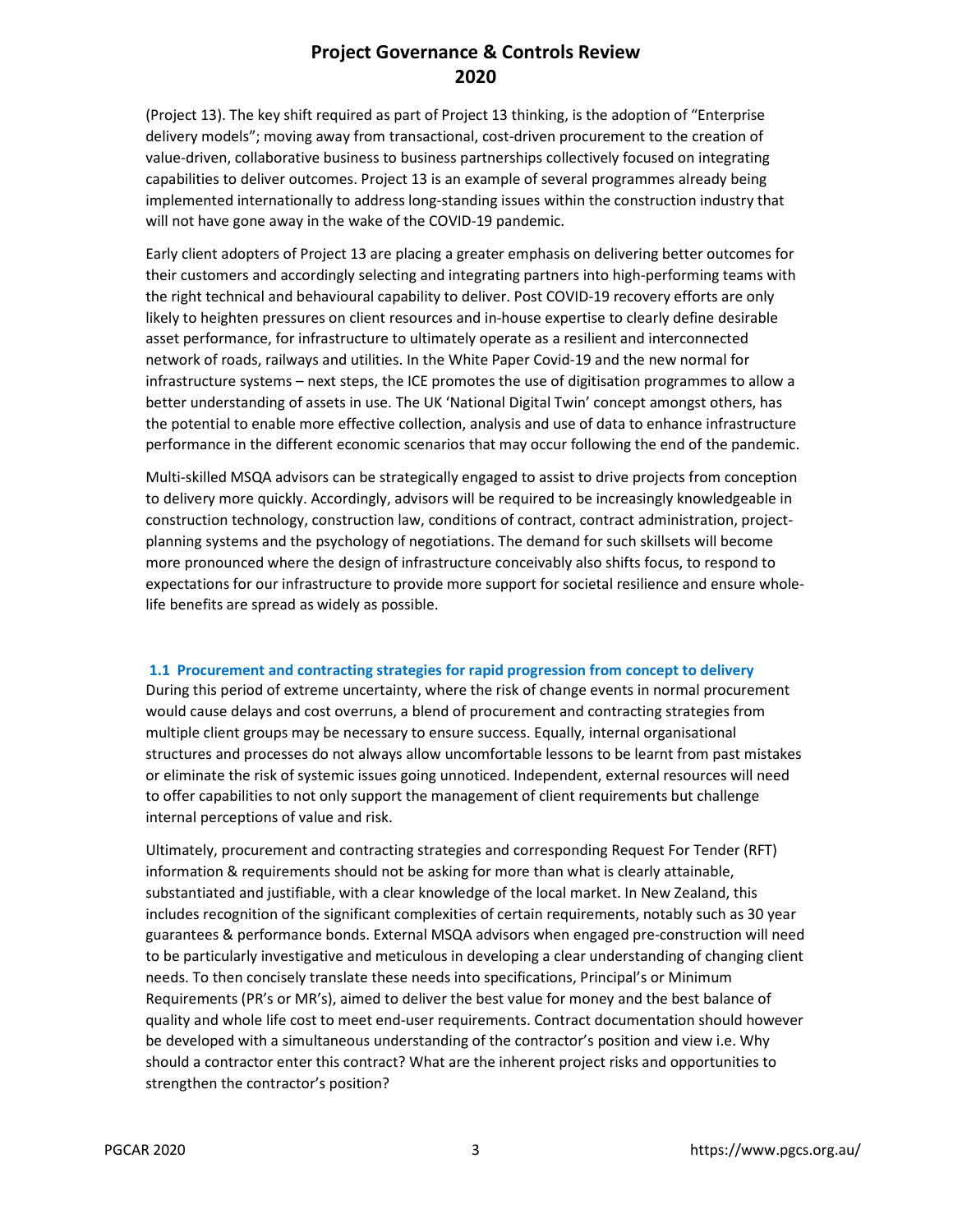#### **1.2. Proactive contract administration and efficient management of change**

Best practice would suggest meeting with stakeholders at the outset of any project to arrive at a specific process and then compile a committee to represent both sides of change requests. Irrespective of the stage of the project's lifecycle, in the current environment projects that are perceived to be isolated are unlikely to be tolerated and escape interrogation. The immediate future is likely to see a demand from stakeholders, for wider interconnectivity between infrastructure networks, then maintenance of the interconnected system to deliver long-term sustainability and whole-life benefits.

The client's representative often acts as decision maker, to examine and then approve or deny all requests for scope change that inevitably occur on projects, whilst taking extra care of the important time obligations of the contract. The key to successful change management will always be proportionate to the ability to provide overwhelming supporting documentation to back up the cost and schedule impacts to the project. The Resident Engineer, or often the Engineer's Representative in New Zealand (NZS 3910 Conditions of Contract) is uniquely positioned across the design and project management/ client advisory functions, to cultivate trust between stakeholders and to assimilate informative guidance for the client's project manager/s accordingly.

Stalled project progress at any stage will be particularly toxic to recovery efforts post COVID-19 and after the recognition and acceptance of change requirements, skilled contract administration involves proactively evaluating and processing associated variation concerns promptly. Claims management is however often wrongly seen as adversarial, where instead maintaining cordial relationships will be central to successful outcomes in the current climate. Claims management should consider that it is best to be consistent, to be holistic and to also recognise that there may be a chance to leverage one claim against another. Clarifying requirements early, with a local knowledge of contractor capabilities will also prevent unnecessarily lengthy periods for generation of a variation or extension of time claim. Contractor resource availability will seldom be insufficient to prepare legitimate claims comprehensively, in short order. Delay in submission often results in aggregated time and cost implication claims and the re-litigation of any disruptive affects, that economic recovery efforts can ill-afford. The effect of any intervening or contributory conduct by the client on the time period, and how the process interfaces with any 'early warning' provisions are however important considerations to be evaluated. Relevant considerations do also include whether the knowledge test is objective or subjective, in which case a 'two-stage' notice and resolution process may be appropriate.

#### **1.3. Changing the Basis of Payment and reward**

The COVID-19 pandemic has served as a lesson for supply chain resilience and irrespective of the delivery model chosen, a key component of contract documentation in directing a focus on the items of most importance to the customer, is the Basis of Payment (BOP). Payment guidelines can unfairly enforce excessive cashflow constraints on the contractor, by linking payment release solely to progress in the field. Poorly targeted attempts to protect the client' interest through indiscreet payment terms, may result in excessive front-end loading or similar strategies that will not ultimately be conducive to achieving rapid progress and performance on projects. Monitoring and controlling functions/ options for the client and their advisors are critical to ensure early warning of project weaknesses and impending failure. The early submission and approval of contractor's management plans and meaningful progress reports for instance, are fundamental monitoring tools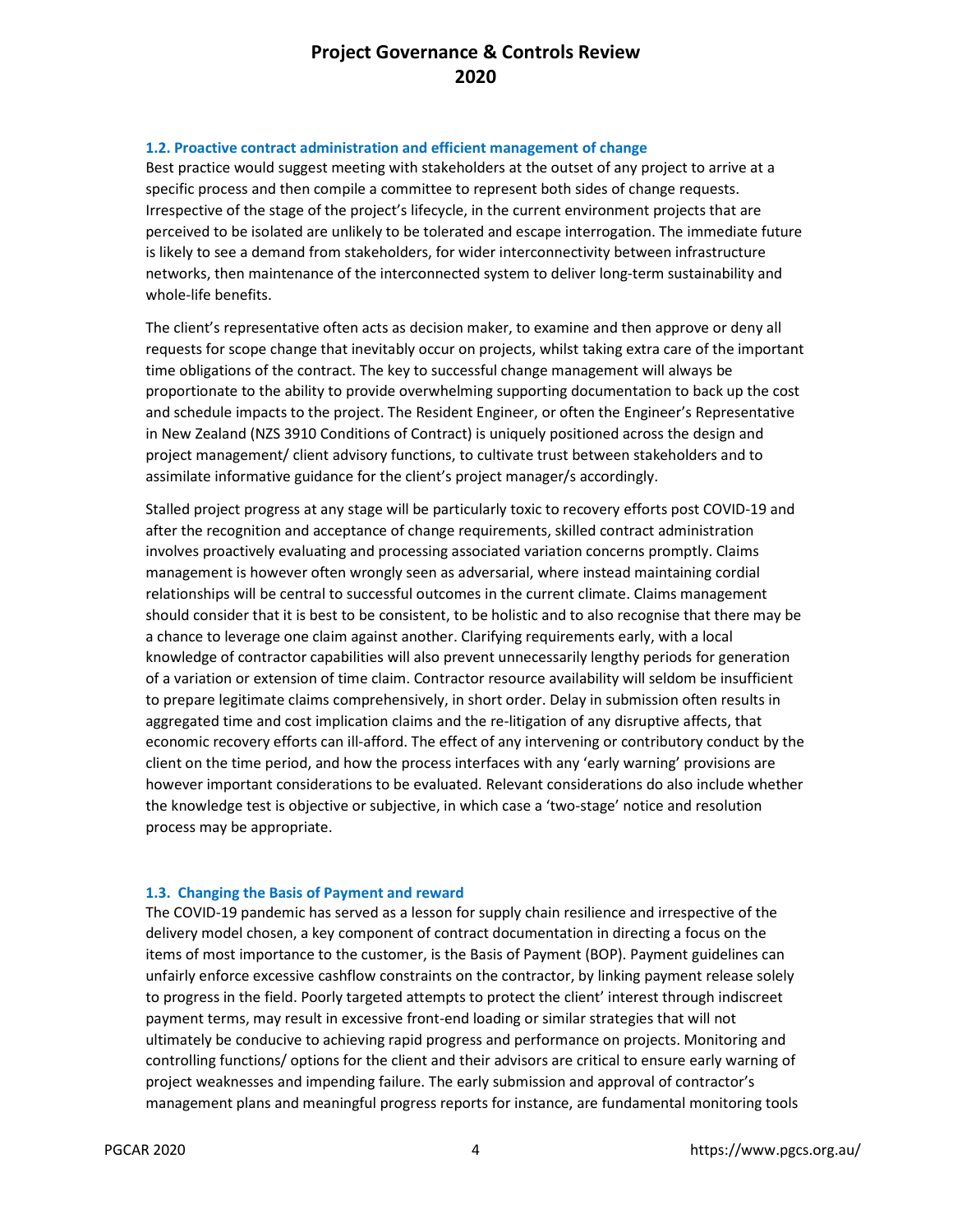in the best record keeping processes that can be promoted effectively through targeted payment mechanisms.

Going a step further and utilising a similar approach as championed in Project 13, reward for outperformance against baselines or benchmarks may be sought in devising contract documentation/ project requirements, to ultimately include a return for generating value related to outcomes. This back to back commercial arrangement is defined by Project 13 as an important step in creating aligned "Enterprise relationships"; a governance framework that enables effective and collective decision-making, with high levels of transparency and layers of assurance built into the process, ensuring that quality of outcome remains at the core of the enterprise's objectives.

### **2. NZS3910:2013 and delivering better behaviours from project participants**

A universally applicable standard form contract is arguably not realistic. More attention should potentially be placed on ensuring a contract which is up-to date, user-friendly and principles-based. This will successively enable flexible application, or with additional prescriptive requirements on a project specific basis to be applied using Special Conditions of Contract. Most importantly, industry needs a contract that facilitates better behaviour from project participants, particularly in these difficult times.

To further streamline conception to delivery, in the absence of a few currently heavily debated updates to the current NZS 3910 Conditions of Contract, Special Conditions are likely to remain integral to developing robust, project specific RFT documentation for some time. Whilst there is often a need for a legal position on the conditions of contract, and special conditions in some circumstances, lawyers should not be drafting the Principal's Requirements or project specifications. The flexible allocation and opportunity for additional prescriptive requirements must therefore be thoughtfully applied, potentially to:

- Rectify some of the known glitches and shortcomings of the general conditions (for example, certain definitions, time of entry into the contract, rules of assignment, preparation and review of documents);
- Introduce some additional optionality (such as liability caps for contracts, standard exclusion of consequential and economic loss wording, for instance); and
- Reflect current law (such as the Health and Safety at Work Act 2015).

Despite the above requirements, it should not be an unnecessarily difficult or convoluted task to properly understand the contract, with enough time allocated for pre-execution due diligence to be undertaken. It is also important that the contract documents do not contradict each other. There should otherwise not be any reason to present a contract for tender that is clear and transparent in its terms, and which is either consistent across its component parts or which has clearly defined rules for dealing with inconsistency. An MSQA advisor with overlapping knowledge of the design and planning/ consenting of the project, tendering/ tender evaluation phase, is frequently well placed to understand and coordinate all of the contract documents and therefore to later undertake the role of Engineers Representative. When appointed as a representative of an Engineer to the Contract selected from a pool of accredited individuals independent of the designer, this organisational structure ensures impartiality and is arguably both practical and efficient for the client.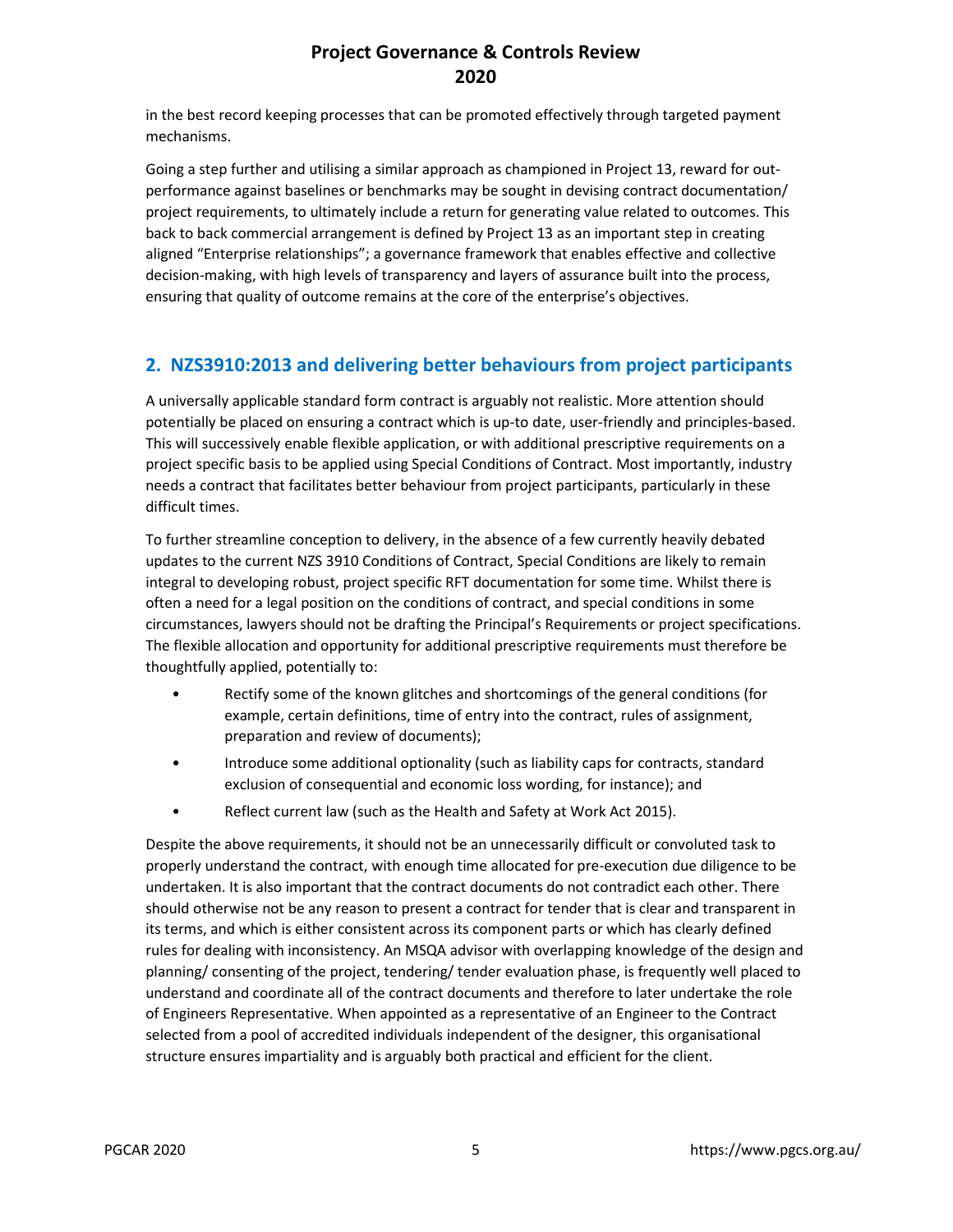# **3. Risk allocation and its importance in post COVID-19 recovery efforts in New Zealand**

Where there is uncertainty, there is risk. Common project risks include weather, ground conditions, labour markets, defective work or materials, inadequate design, incorrect estimating, incorrect programming, natural disasters and not least pandemics such as COVID-19.

Properly understanding the drivers, position and status of each party to the contract is key to achieving fair risk allocation. It is necessary to allocate risk project-by-project, in a realistic, transparent and informed way. The consequences of project risks are invariably realised in contract physical works defects, the time for completion of the contract works and/or the amount payable for the contract works. The current debate is about which party should bear responsibility for identifying, managing and mitigating such risks and which party should bear the consequences of those risks.

When managing the procurement process, transparency in all dealings between the parties to the contract is needed. Appropriately tailored risk allocation, which is properly understood, should be supported by clear, unambiguous obligations within technical specifications, Principal's Requirements or other documentation. Skilled MSQA advice can assist to bridge the gap between design and contract/ construction requirements in developing technical specifications. Requirements around materials testing for instance, should also consider local industry capabilities, recognising that certain requirements are only achievable offshore, and their necessity therefore needs to be carefully scrutinised.

#### **3.1 Transparent contract documentation - tackling a consolidating supply chain**

With a consolidating supply chain in the aftermath of COVID-19 inactivity, head contractor's committing to fixed price and tightly programmed contracts, are liable to find their expectations of subcontractor pricing and availability are exceeded due to the excess demand over supply in the industry. Those costs are absorbed by the head contractor, who will see their relatively small margin quickly disappear, leading to solvency issues for themselves and eventually their subcontractors.

Fair risk allocation is integral to supply chain resilience and can arguably only occur after the contracting parties are given the opportunity to discuss the terms and conditions of the contract before they are finalised. This will lead to agreed strategies to mitigate risks and an open conversation about which party is best able to manage the residual risks. In the absence of preagreed terms, particularly when acting as an independent expert, the MSQA advisor can add value through the application of nuanced, pragmatic and innovative approaches to risk allocation. It is incumbent on each party to the contract however, to make sure it properly scopes and understands each risk allocated to it. A prudent party to the contract should therefore only accept a risk if it accepts the consequences of that risk on an informed basis. If the commercial drivers of a party are such that it is willing to accept an unwise risk allocation, there should then be no expectation for the Engineer to provide a contract direction that later points at the counterparty. Fairness arguably cannot be enacted in the later stages, through contract administration, as the allocation has already become effective by each party accepting the risk by executing the construction contract and binding themselves to the terms of that contract.

In New Zealand, initiatives such as the 2018 Entwine Report and the industry-led New Zealand Construction Sector Accord, are beginning to garner interest in the market and will potentially drive significant change to observations of a large share of project risk held by the contractor in many current contracts. As is captured by one of the four, key guiding principles of the Construction Sector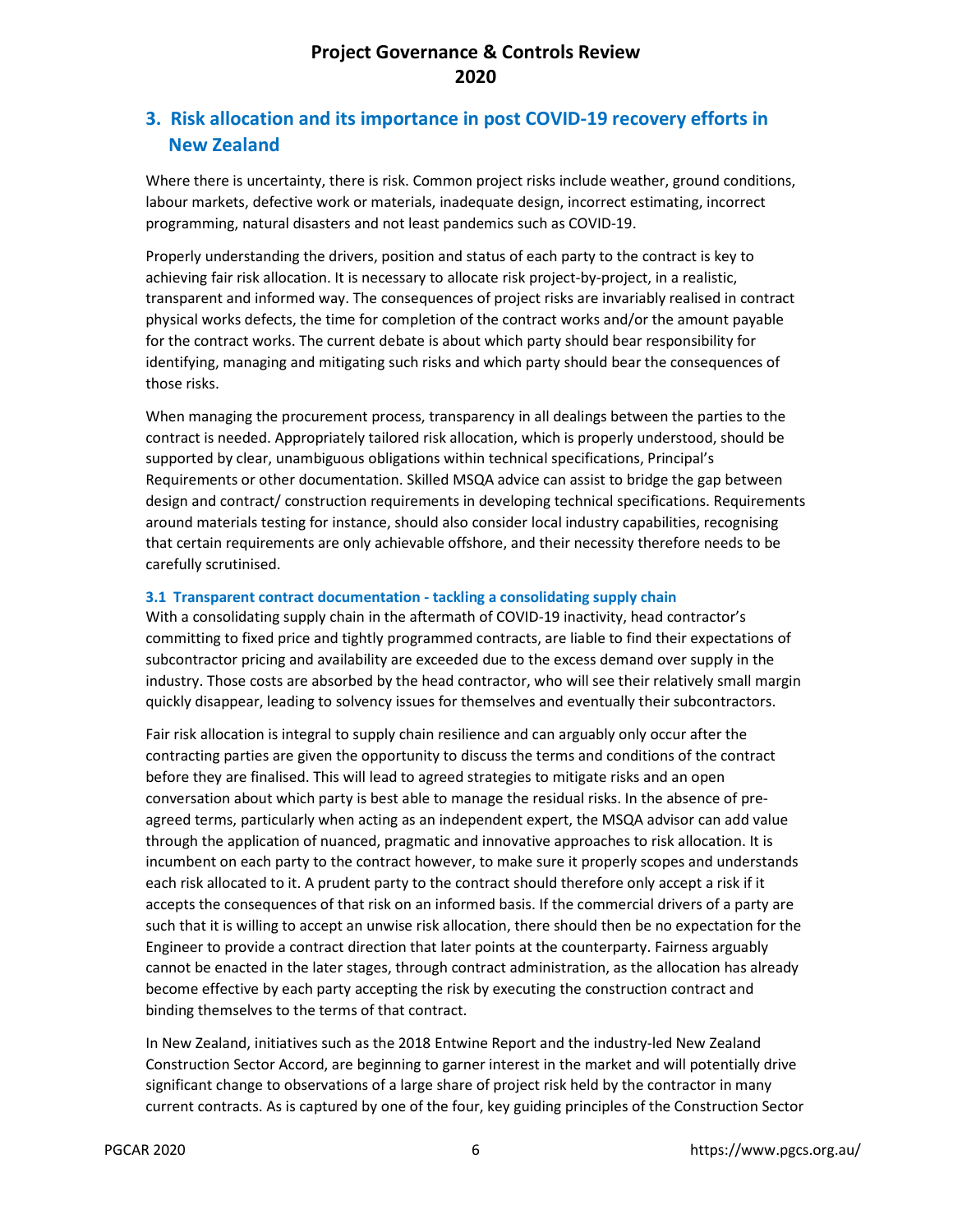Accord; 'build trusting relationships', there is clearly a need to devise efficient ways in which risk can be allocated on a basis which is transparent and objectively fair. It should also be recognised that this will not be the resolution of all contractual problems. If a contract is awarded primarily on the basis of price, then this amplifies the potential for greater risk and loss to be passed through the contracting supply chain. There is evidence of the public sector's commitment to move away from lowest price procurement, in line with the Accord principles, which now shows consistency with the latest edition of the Government Procurement Rules.

#### **3.2 Buildability and early contractor involvement**

Quickly progressing to delivery phases will assist to unlock the benefits of the public spending programmes necessary to alleviate a dislocated economy and risk of mass unemployment. Provided that permanent works design is pre-completed to a fully compliant level of detail, then arguably a build-only contractor is best placed to assess buildability and construction phasing. Where sufficient opportunity is given to the contractor to review the design and all other relevant information, including conducting site-visits, a well-conceived procurement strategy may facilitate earlier contractor involvement, unlocking benefits to all parties. Locking down the design phase much earlier may allow the manufacturing, assembly, testing and commissioning phases to be compressed and run in parallel, rather than in a long, linear sequence, driving greater efficiencies in how resources are mobilised. It is important however that buildability responsibility is distinguished from Safety in Design (SID) responsibility, the latter of which should rest with the design consultant in a build-only context.

Any allocation of buildability responsibility needs to be pegged to the specifications or the design. An open-ended, immeasurable responsibility to ensure buildability is effectively a quasi-transfer of design risk, as the line between responsibility for design and responsibility for construction is blurred. The nature of buildability is such that, where it becomes an issue, there is often a degree of overlap between the responsibility of the design consultant and the build-only contractor. Where this responsibility turns to liability, it is logical and fair that, to the extent practicable, that liability should be attributed on a proportional basis and any claims framed accordingly.

It is also important that design changes post-tender are properly and completely disclosed to the contractor, with the contractor then being given an appropriate opportunity to review any buildability issues arising out of that change. As an extension of the designers SID procedures and/or handover for construction, a forum or mechanism should be put in place as a component of this process and when facilitated by an experienced practitioner can allow constructability issues to be identified and dealt with. The contractor should be liable for any issues they fail to flag. The principal should be liable to arrange the design to be changed for issues flagged.

Ultimately, an integral part of the Engineer's Representative's role under NZS 3910 Conditions of Contract, is the control of response times and concerns with contractor-submitted requests for information, contractor requests for material-submittal approvals, change management requests, design and constructability requests and procurement approvals. The Contractor however retains a responsibility to ensure compliance with the project specification requirements, including the initial interpretation of supplier's submittals/ proposals/ testing, arguably applying a buildability perspective. Requests for information are traditionally routed through the design team for responses & feedback and should be closely examined by the Engineers Representative prior to transmitting back to the contractor. Inevitably design team changes will occur between design, tender and implementation phases of projects, requiring an overarching/ overlapping involvement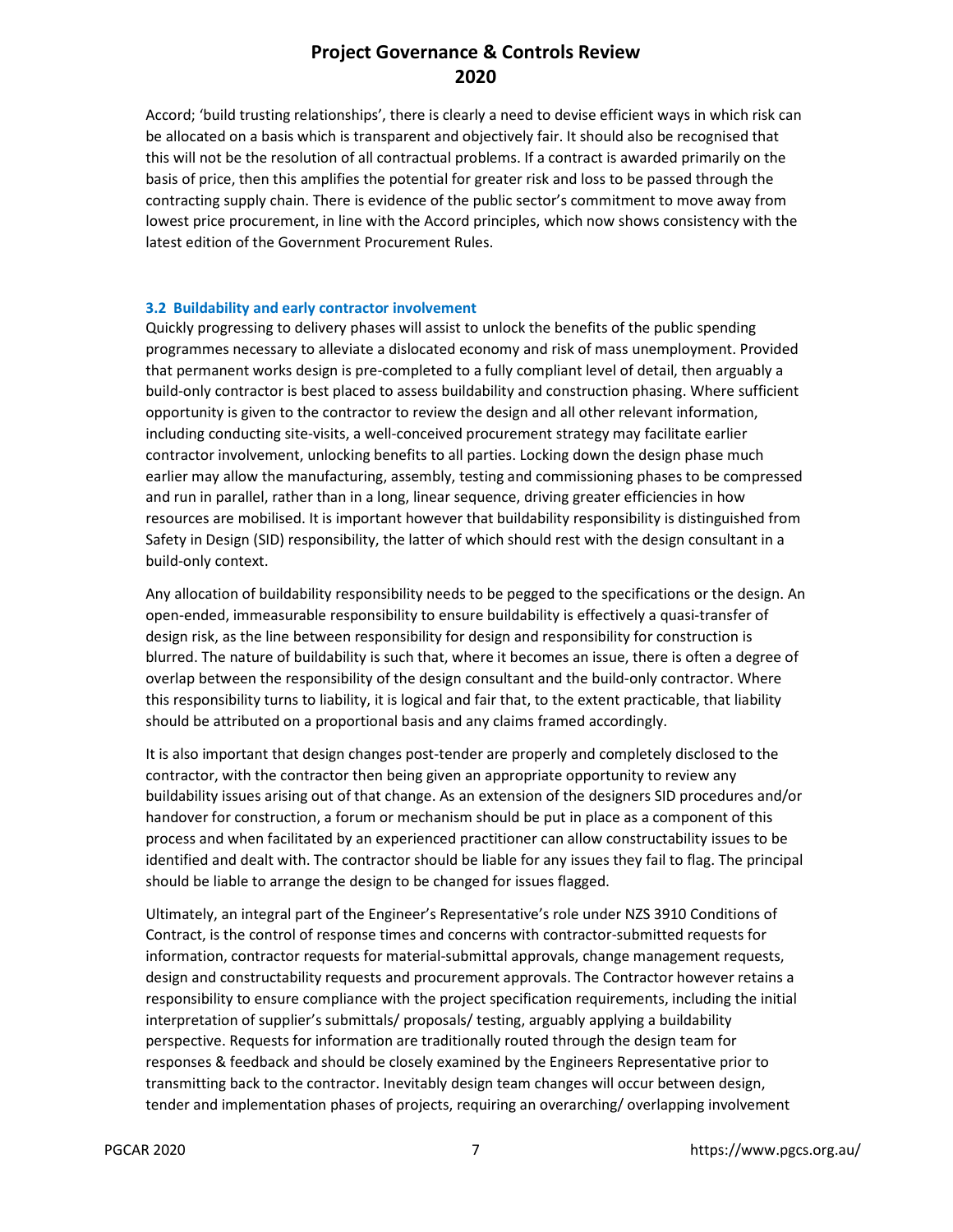of a dedicated MSQA team resource to maintain continuity and handover between phases. This will enable appropriate challenge of contractor requests and the designer's responses, accordingly, reflecting on the final contract conditions, contractor's tender, the developed design intent and overall client requirements.

### **4 Digitisation**

The ICE civil engineering blog; Why civil engineers should feel a 'chronic uneasiness' about their work details how rapid delivery aspirations and excessive digitisation combined and resulted in the failure of the Florida International University Bridge in the USA. Investigations revealed that no action was taken despite the visual evidence of severe cracking, because the computer model was not predicting a failure. An argument can be made for an approaching industry wide over-reliance on computer-generated solutions. There similarly remains the danger of projects becoming a victim of "Group Think" mentality, that may stem from a possible over-reliance on technology; Where influential personalities within the project team are often able to force consensus for the benefit of progress or protecting particular interests, despite misgivings and technical expertise that advises against certain actions. The team moves forward as a group in the worst-case scenario, with underlying, basic design flaws and a lack of oversight by every party that had responsibility to identify errors. Particularly in MSQA advisory roles, professionals with the right ethical approach are needed to form collaborative teams, who are constantly questioning the trajectory of the project to avoid getting sucked into 'group think'.

Building Information Modelling (BIM) is now widely used across the industry but with varying degrees of success and frequently not consistently throughout project phases. Unfortunately, BIM is also often only applied in a collection of projects without recognising the need for infrastructure to operate as a system of systems. 3D modelling undoubtedly has benefits in simplifying the complex interrelationship between engineering disciplines through visualisation. The extension of such techniques into construction supervision systems will also therefore extend benefits to the construction phase, by allowing inspectors to intuitively understand the design intent and interim construction staging before construction commences. This process will ultimately enable more comprehensive and targeted inspections, relieving concerns of potential omission or negligence and alleviating the use of standard documents without project-specific review and bespoke inputs.

### **Conclusion and next steps**

The establishment of a pipeline of anticipated government infrastructure projects by the New Zealand - Infrastructure Transaction Unit is a step in the right direction. It could help provide those in the industry with the confidence needed to invest, to drive recovery from the disruptions caused by the COVID-19 lockdowns. The pipeline needs to be further developed and its success is contingent on public sector agencies adhering to it (irrespective of short-term electoral cycles). Without that, it is unrealistic to expect industry to rely on pipeline commitments and to invest based on them or to seek to enable greater use of off-site manufacture and progress developments to enhance industry productivity.

The rapid progression of projects from conception to delivery phases will be key to unlock the potential that large public spending programmes have for economic relief and for the prevention of mass unemployment. Many of the discussion points in this paper promote the uptake of key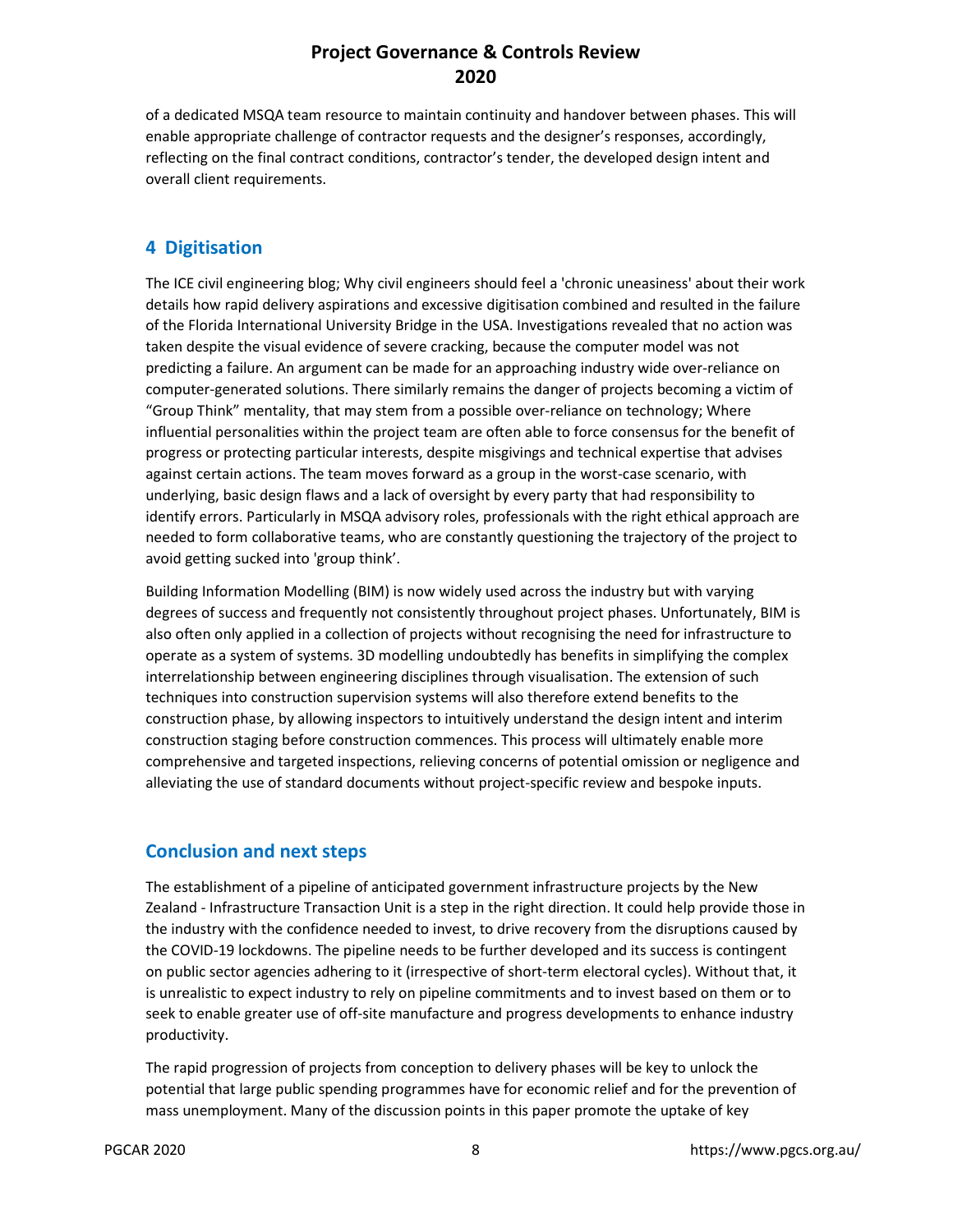principles from pre-established industry initiatives such as the Institution of Civil Engineers' Project 13. These initiatives were devised to address long-standing issues in the construction industry that have only become more relevant in ensuring sustainable recovery from the COVID-19 pandemic.

During this period of extreme uncertainty, preparing a project and contract for tender that is clear and transparent in its terms, and which is either consistent across its component parts or which has clearly defined rules for dealing with inconsistency, is considered a fundamental prerequisite for success. Key steps to achieving this, fast-tracking projects for delivery and subsequently safeguarding the interests of all parties to the contract, are concluded as follows:

- It is incumbent on those practitioners engaged in the development of contract documentation to take care to intimately understand and articulate client requirements through the Request for Tender project documentation. The target should be presentation of a package of information for delivery of the best value for money, and the best balance of quality and whole of life cost to meet the end user's requirements. Effective 'non-price attribute' evaluation of tenderers can then occur to ensure that contracts and supply arrangements are put in place with organisations who can demonstrate their commitment – either by direct investment or collaboration with specialists, to strive for the real objectives of the client body.
- Requests for change throughout any stage of the project are inevitable, but potentially major roadblocks for efficient performance and programme delivery. Change should be proactively managed with early decision making. This approach should subsequently be applied throughout all successive phases of the contract administration of variation requests, accordingly, concisely delivering and evaluating overwhelming supporting documentation to back up the cost and schedule impacts to the project
- Applying a nuanced, pragmatic and innovative approach to risk allocation is integral from the outset and to ensuring supply chain resilience. Irrespective of the delivery model chosen, it is necessary to allocate risk project-by-project in a realistic, transparent and informed way. This approach should be consistently reflected throughout all key contract documents, including the basis of payment, liquidated damages and Special Conditions.
- Using established technologies can address weak productivity growth in delivering projects and programmes within the construction industry. Broadly, as outlined in the ICE White Paper Covid-19 and the new normal for infrastructure systems – next steps; a structured approach to managing data about infrastructure networks as a whole, will allow new investments to be assessed in the context of how that new asset or system fits in with the existing infrastructure system and what the interdependencies and crosssector impacts are. More specifically, 3D modelling and the use of Building Information Modelling (BIM) technology to develop a virtual library of high value products for use across a range of future projects and programmes, will be key enablers for efficiency gains. Ownership of buildability responsibility and extending the use of BIM from simply laying out project design, into construction supervision, will also improve processes, reduce errors and eliminate disputes.

Further specific benefits can be realised in engaging skilled, independent Management Surveillance & Quality Assurance (MSQA) advice in the industry's post-COVID-19 recovery phase. Irrespective of the contract conditions, the potential added value of such assistance is considered to be wideranging and is summarised as follows: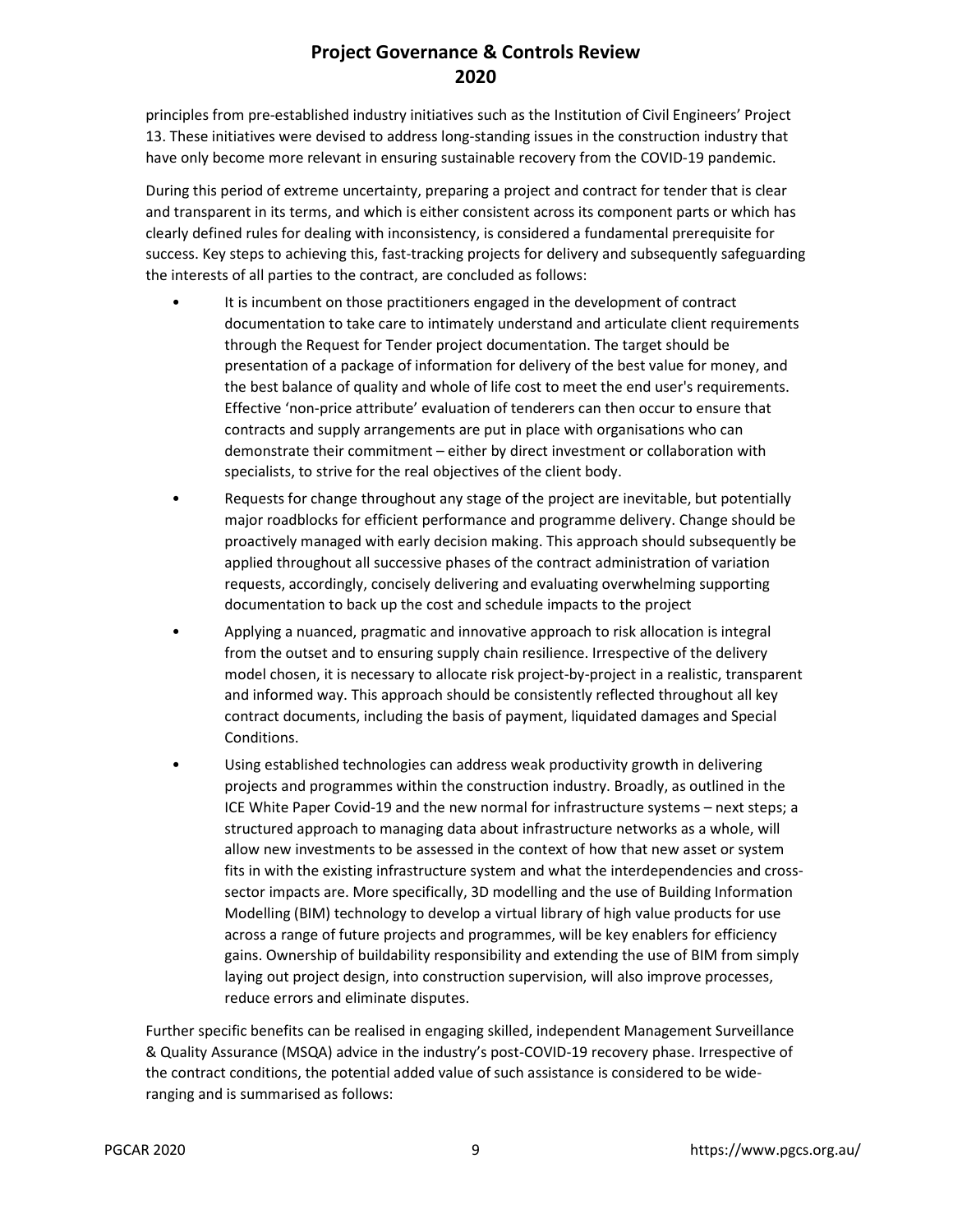- Devising appropriately tailored risk allocation, which is properly understood and supported by clear, unambiguous obligations within technical specifications, Principal's Requirements or other contract documentation.
- Bridging the gap between design and contract/ construction requirements in developing technical specifications.
- Inevitable team changes between design, tender and implementation phases of projects may be supported by the overarching/ overlapping involvement of a dedicated MSQA team resource, to maintain continuity and handover between phases. This will enable appropriate challenge of contractor requests and the designer's responses, accordingly, reflecting on the final contract conditions, contractor's tender, the developed design intent and the overall client requirements.
- Supporting the management of client requirements whilst challenging internal perceptions of value and risk.
- Mitigating poorly targeted attempts to protect the client' interest through indiscreet payment terms. Consequences may otherwise be excessive front-end loading or similar strategies that will not ultimately be conducive to achieving the rapid progress and performance demands of recovery strategies.

Particularly in MSQA advisory roles, professionals with the right ethical approach will be needed to form collaborative teams, who are constantly questioning the trajectory of the project to avoid getting sucked into a 'Group Think', in the interests of driving projects from conception to delivery more quickly.

### **References**

- Ryd N. (2004) Facilitating Construction Briefing From the Client's Perspective. CRC Construction Innovation - Clients Driving Innovation Conference, Sydney, Australia.
- Forgues, D. (2005). A Value-Based Approach to Managing Construction Projects: Trends and Research. Paper presented at PMI® Global Congress 2005—North America, Toronto, Ontario, Canada. Newtown Square, PA: Project Management Institute.
- Becke, I., Heath, G., Jewell, D., Wheatley, C., & Payne, K. (2019). A critical review of risk in the New Zealand construction market. 1–9. https://www.bellgully.com/Shared%20Documents/A%20critical%20review%20of%20risk%20i n%20the%20New%20Zealand%20construction%20market.pdf
- Zhiliang, Ma., & Mao & Yang, Qiliang, Na. (2016). A BIM based approach for quality supervision of construction projects. https://www.researchgate.net/publication/322314934\_A\_BIM\_based\_approach\_for\_quality supervision of construction projects

### Sanders, A. (2017). Procurements and Contracting. https://pmi.org.nz/files/8/Publications/129/Christchurch\_Procurements-and-Contracting\_May-2017.pdf